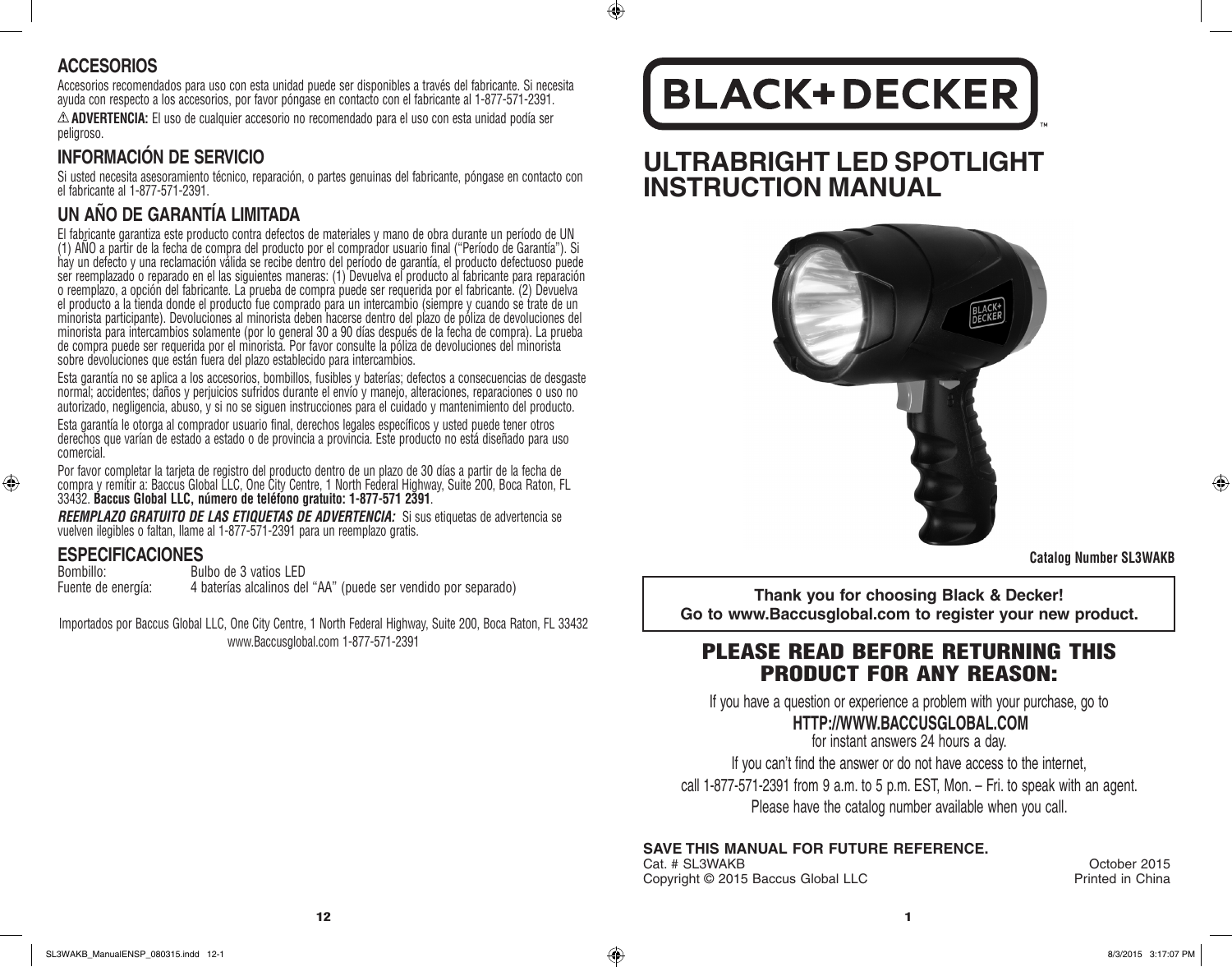# SAFETY GUIDELINES / DEFINITIONS

**DANGER:** Indicates an imminently hazardous situation which, if not avoided, will result in death or serious injury.

**WARNING:** Indicates a potentially hazardous situation which, if not avoided, could result in death or serious injury.

**CAUTION:** Indicates a potentially hazardous situation which, if not avoided, may result in minor or moderate injury.

**CAUTION:** Used without the safety alert symbol indicates potentially hazardous situation which, if not avoided, may result in property damage.

**RISK OF UNSAFE OPERATION.** When using tools or equipment, basic safety precautions should always be followed to reduce the risk of personal injury. Improper operation, maintenance or modification of tools or equipment could result in serious injury and property damage. There are certain applications for which tools and equipment are designed. Manufacturer strongly recommends that this product NOT be modified and/or used for any application other than for which it was designed. Read and understand all warnings and operating instructions before using any tool or equipment.

# **IMPORTANT SAFETY INSTRU**

**WARNING:** This product or its power cord contains lead, a chemical known to the State of California to cause cancer and birth defect or other reproductive harm. Wash hands after handling.

# **GENERAL SAFETY WARNINGS AND INSTRUCTIONS**

#### **READ ALL INSTRUCTIONS**

**WARNING:** Read all instructions before operating product. Failure to follow all instructions listed below may result in electric shock, fire and/or serious injury.

#### **WARNING: TO REDUCE THE RISK OF ELECTRIC SHOCK:**

- Do not put the spotlight in water or other liquid. Do not place or store the spotlight where it can fall or be pulled into water or become wet.
- Keep light lamp away from materials that may burn.
- Do not clean this appliance with a water spray or the like.

#### **CAUTION: TO REDUCE THE RISK OF INJURY OR PROPERTY DAMAGE:**

- 3W LED gets hot quickly. Do not touch hot lens, guard or enclosure.
- Never place the light face down. Never store the light face down on any surface.
- Do not drop or throw spotlight. It contains glass and alkaline batteries.
- Keep sharp objects away from lens it is glass and can break.

#### • **AVOID DANGEROUS ENVIRONMENTS:**

⊕

- Don't use the light in damp or wet locations. This unit is NOT waterproof. Do not immerse light in water or other liquids.
- Do not operate the light near flammable liquids or in gaseous or explosive atmospheres. Internal sparks may ignite fumes causing personal injury.
- Do not expose this unit to extremely high temperatures, flames or sparks.
- **TO REDUCE THE RISK OF INJURY**, close supervision is necessary when the light is used near children.
- **STORE IDLE APPLIANCES INDOORS.** When not in use, appliances should be stored indoors in dry and high or locked-up places – out of reach of children.
- **Use of accessories and attachments.** Use only attachments recommended or sold by the manufacturer.
- **CHECK DAMAGED PARTS.** Before further use of the light, a guard or other part that is damaged should be carefully checked to determine that it will operate properly and perform its intended function. A part that is damaged should be properly repaired or replaced by manufacturer unless otherwise indicated elsewhere in this instruction manual. Have defective switches replaced by manufacturer. Do not use tool if switch does not turn it on and off.
- Do not operate this unit with a missing or damaged lens.
- Do not touch the LED surface at any time.
- Never look directly into the light or shine the light into another person's eyes.
- Do not disassemble the main body of the unit. Other than the 4 "AA" size dry cell batteries, there are no userreplaceable parts.

#### **ALKALINE BATTERY SAFETY INSTRUCTIONS**

- **WARNING: Batteries can explode, or leak, and can cause injury or fire. To reduce this risk:**
- **Use only "AA" alkaline dry cell batteries in this unit.**
- Carefully follow all instructions and warnings on the battery label and package.
- Always insert batteries correctly with regard to polarity (+ and –), marked on the battery and the equipment.
- Do not short battery terminals.
- Do not charge batteries.

 $\bigoplus$ 

- Do not mix old and new; or alkaline, standard (carbon-zinc) and rechargeable (nickel cadmium or nickel metal hydride) batteries. Replace all of them at the same time with new batteries of the same brand and type.
- Remove dead batteries immediately and dispose of per local codes.
- Do not dispose of batteries in fire.
- Keep batteries out of reach of children.
- Remove batteries if the device will not be used for several months.

"Transporting batteries can possibly cause fires if the battery terminals inadvertently come in contact with conductive materials such as keys, coins, hand tools and the like. The US Department of Transportation Hazardous Material Regulations (HMR) actually prohibit transporting batteries in commerce or on airplanes (i.e. packed in suitcases and carryon luggage) UNLESS they are properly protected from short circuits. So when transporting individual batteries, make sure that the battery terminals are protected and well insulated from materials that could contact them and cause a short circuit."

# SAVE THESE INSTRUCTIONS

## **INTRODUCTION**

Congratulations on purchasing your new spotlight. **Read this Instruction Manual and follow the instructions carefully before using your new spotlight.** 

⊕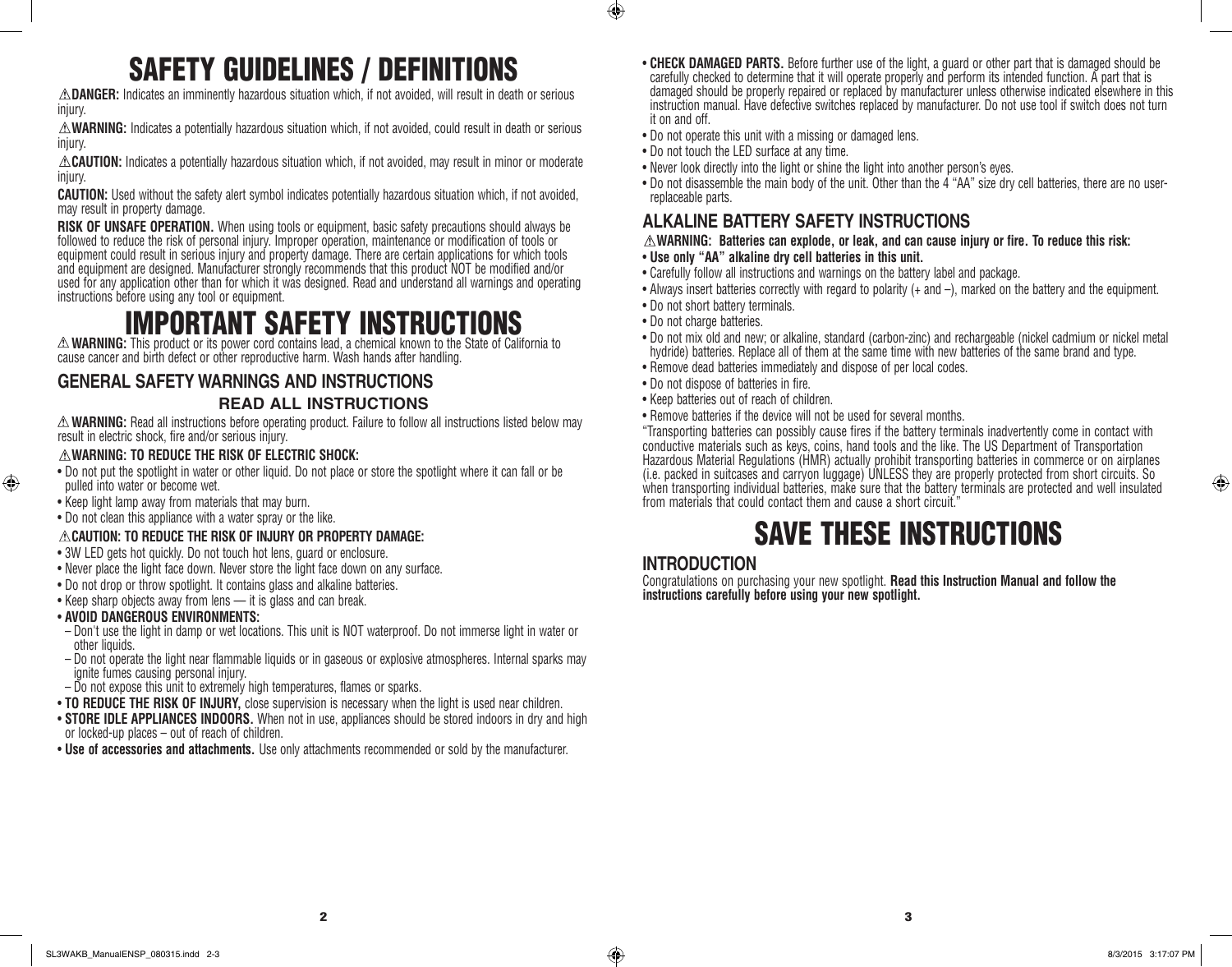

#### 1. 3 watt LED bulb

- 2. Rubber Bezel
- 3. On/Off Trigger

⊕

- 4. Low Battery Voltage LED Indicator
- 5. End Cap
- 6. Trigger Lock

## **POWER SUPPLY**

The unit is powered by four "AA" alkaline dry cell batteries (may be sold separately). You must install the batteries (following the directions in the next paragraph) before first use and whenever the Low Battery Voltage LED Indicator flashes red to indicate that battery power is low.

7. Pistol Grip Handle

grooves in the end cap) 10. End Cap detail showing grooves

8 Battery Compartment containing four (4) "AA" alkaline dry cell batteries (may be sold separately) 9. Ribs (align and fit into the two corresponding

Unscrew the end cap on the back of the unit (counter-clockwise) and remove it. Insert batteries as described in compartment, observing the cautions that follow. Replace the end cap on the unit by first aligning the two grooves of end cap to fit over the two ribs in the battery compartment; then screwing the end cap in a clockwise direction to secure. Do NOT overtighten.

#### **CAUTIONS**

• When replacing the "AA" alkaline dry cell batteries: Do not mix old and new, alkaline and rechargeable (nickel cadmium or nickel metal hydride) batteries. Always insert batteries correctly with regard to polarity (+ and –), marked on the battery and the battery compartment. Remove dead batteries immediately and dispose of per local codes.

• Follow all warnings regarding batteries in the Important Safety Instructions section of this manual.

#### **OPERATING INSTRUCTIONS Operating the Spotlight**

The On/Off Trigger turns the unit on and off, and is also used to choose either the high or low brightness setting.

1. Press and hold the On/Off Trigger once to use the spotlight in its high (brightest) setting. 2. Release the On/Off Trigger to turn the unit off.

**or**

1. Press the On/Off Trigger twice, then hold the Trigger, to use the spotlight in its low (dimmest) setting. 2. Release the On/Off Trigger to turn the unit off.

#### **Using the Trigger Lock**

 $\bigoplus$ 

To lock the spotlight in the on position, press the On/Off Trigger once (brightest setting) or twice (dimmest setting) and hold, then press the Trigger Lock to the locked position. The spotlight will stay on until the Trigger Lock is pressed to the unlocked position and the On/Off Trigger is released.

If the On/Off Trigger is released when the Trigger Lock is pressed to the locked position, the spotlight will be locked in the off position. To turn the spotlight on again, press the Trigger Lock to the unlocked position before pressing the On/Off Trigger.

## **TROUBLESHOOTING**

| <b>Problem</b>         | <b>Solution</b>                                                                                                                                                                                                                                                                                                                                                        |
|------------------------|------------------------------------------------------------------------------------------------------------------------------------------------------------------------------------------------------------------------------------------------------------------------------------------------------------------------------------------------------------------------|
| Light will not operate | 1. The End Cap may be loose. Screw the End Cap clockwise to<br>secure. Do not over-tighten.<br>2. The batteries may be completely discharged. Replace the batteries<br>following the directions given in this manual.<br>3. If the light does not operate after replacing the batteries<br>and tightening the back cover, contact manufacturer at<br>$(877)$ 571-2391. |

## **CARE AND MAINTENANCE**

Never submerge the unit in liquids of any kind. If the unit gets dirty, gently clean the outer surfaces of the closed body casing with a soft cloth moistened with a mild solution of water and detergent.

Except for the batteries, there are no user-serviceable parts inside. Contact the manufacturer if any components have become worn or broken.

#### **Safe Battery Disposal**

Refer to the Safety Warnings in the front of this Instruction Manual when selecting and replacing batteries. Always dispose of used batteries properly.

#### **WARNING: TO REDUCE THE RISK OF INJURY/EXPLOSION:**

- Do not dispose of batteries in fire as this may result in an explosion.
- Do not expose the unit containing batteries to fire or intense heat as it may explode.

## **ACCESSORIES**

Recommended accessories for use with this unit may be available from the manufacturer. If you need assistance regarding accessories, please contact manufacturer at 1-877-571-2391.

 $\triangle$  **WARNING:** The use of any accessory not recommended for use with this appliance could be hazardous.

#### **SERVICE INFORMATION**

Whether you need technical advice, repair, or genuine factory replacement parts, contact the manufacturer at 1-877-571-2391.

♠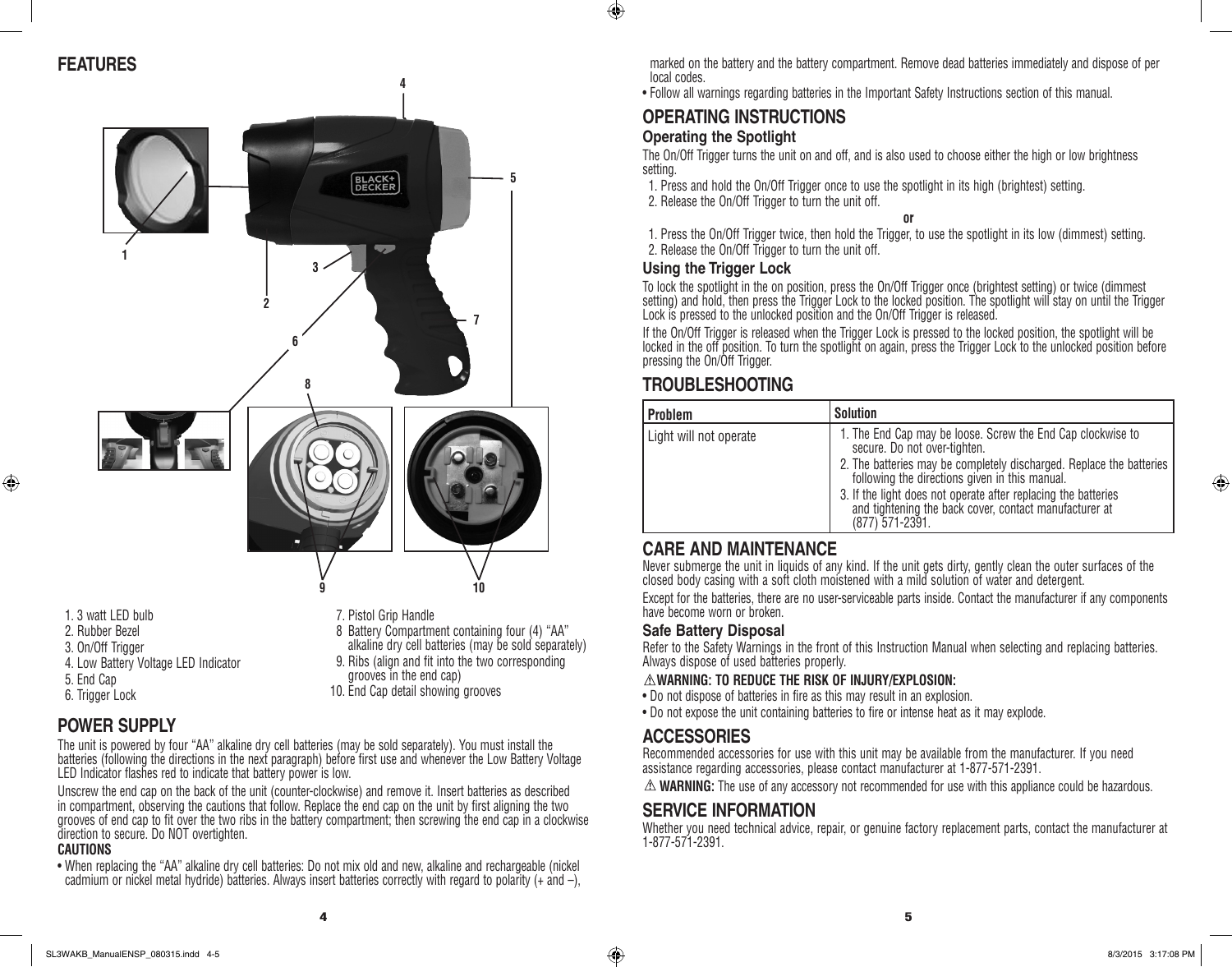#### **FULL ONE-YEAR WARRANTY**

The manufacturer warrants this product against defects in materials and workmanship for a period of ONE (1) YEAR from the date of retail purchase by the original end-user purchaser ("Warranty Period").

If there is a defect and a valid claim is received within the Warranty Period, the defective product can be replaced or repaired in the following ways: (1) Return the product to the manufacturer for repair or replacement at manufacturer's option. Proof of purchase may be required by manufacturer. (2) Return the product to the retailer where product was purchased for an exchange (provided that the store is a participating retailer). Returns to retailer should be made within the time period of the retailer's return policy for exchanges only (usually 30 to 90 days after the sale). Proof of purchase may be required. Please check with the retailer for their specific return policy regarding returns that are beyond the time set for exchanges.

This warranty does not apply to accessories, bulbs, fuses and batteries; defects resulting from normal wear and tear, accidents; damages sustained during shipping; alterations; unauthorized use or repair; neglect, misuse, abuse; and failure to follow instructions for care and maintenance for the product.

This warranty gives you, the original retail purchaser, specific legal rights and you may have other rights which vary from state to state or province to province. This product is not intended for commercial use.

Please complete the Product Registration Card and return within 30 days from purchase of the product to: Baccus Global LLC, One City Centre, 1 North Federal Highway, Suite 200, Boca Raton, FL 33432. **Baccus Global LLC, toll-free number: 1-877-571-2391.** 

#### **SPECIFICATIONS**

⊕

Bulb: 3 watt LED bulb Power source: 4 "AA" alkaline batteries (may be sold separately)

Imported by Baccus Global LLC, One City Centre, 1 North Federal Highway, Suite 200, Boca Raton, FL 33432 www.Baccusglobal.com 1-877-571-2391

# **BLACK+DECKER**

 $\bigcirc$ 

# **MANUAL DE INSTRUCCIONES DEL LINTERNA LED ULTRABRILLANTES**



**Número de catálogo SL3WAKB**

⊕

**¡Gracias por elegir Black & Decker! Visite www.Baccusglobal.com para registrar su nuevo producto.**

# LEA EL MANUAL ANTES DE DEVOLVER ESTE PRODUCTO POR CUALQUIER MOTIVO:

Si tiene una consulta o algún inconveniente con su producto, visite **HTTP://WWW.BACCUSGLOBAL.COM**

para obtener respuestas instantáneas las 24 horas del día. Si no encuentra la respuesta o no tiene acceso al Internet, llame al 1-877-571-2391 de Lunes a Viernes de 9 a.m. a 5 p.m. hora del este para hablar con un agente. Cuando llame, tenga a mano el número de catálogo.

**CONSERVE ESTE MANUAL PARA FUTURAS CONSULTAS.**

Nº de Catálogo: SL3WAKB<br>Derechos Reservados © 2015 Baccus Global LLC and all all provides on China Derechos Reservados © 2015 Baccus Global LLC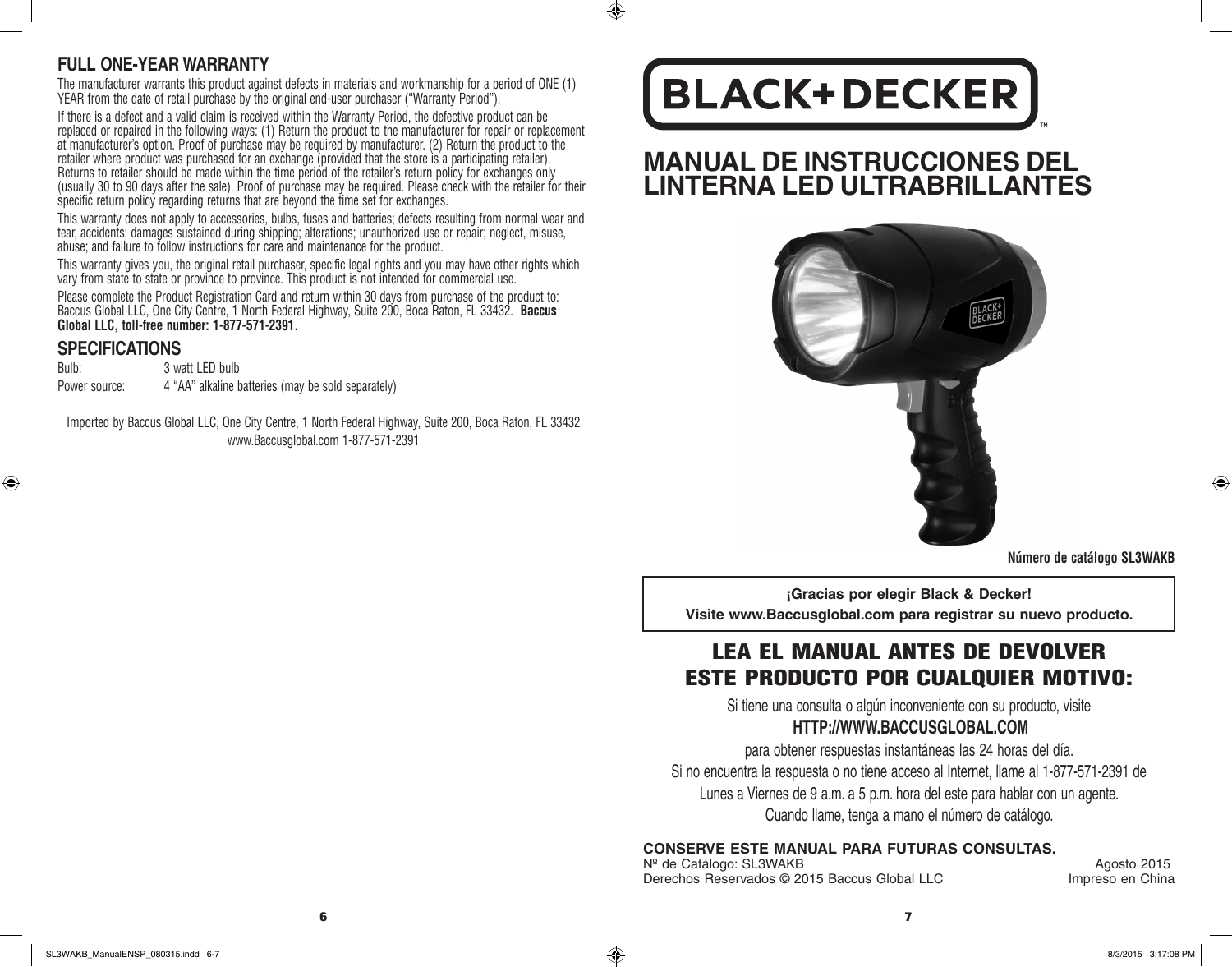# NORMAS DE SEGURIDAD / DEFINICIONES

**PELIGRO:** Indica una situación de peligro inminente que, si no se evita, provocará la muerte o lesiones graves.

**ADVERTENCIA:** Indica una situación de peligro inminente que, si no se evita, provocará la muerte o lesiones graves.

**PRECAUCIÓN:** Indica una situación de peligro potencial que, si no se evita, puede provocar lesiones leves o moderadas.

**PRECAUCIÓN:** Utilizado sin el símbolo de alerta de seguridad indica una situación de peligro potencial que, si no se evita, puede provocar daños a la propiedad.

**RIESGO DE OPERACIÓN INSEGURA.** Cuando se utilizan herramientas o equipos, siempre se deben respetar las precauciones de seguridad para reducir el riesgo de lesiones personales. La operación, el mantenimiento o la modificación incorrectos de herramientas o equipos pueden provocar lesiones graves y daños a la propiedad. Las herramientas y los equipos están diseñados para usos determinados. Fabricante recomienda encarecidamente que NO se modifique este producto y que NO se utilice para ningún otro uso que aquél para el que fue diseñado. Lea y comprenda todas las instrucciones operativas y las advertencias antes de utilizar cualquier herramienta o equipo.

# INSTRUCCIONES IMPORTANTES DE SEGURIDAD

**ADVERTENCIA:** Este producto o su cable de alimentación contiene plomo, una sustancia química reconocida por el Estado de California como causante de cáncer, defectos de nacimiento u otros problemas reproductivos. Lávese las manos después de utilizarlo.

#### **INSTRUCCIONES Y ADVERTENCIAS DE SEGURIDAD GENERALES LEA TODAS LAS INSTRUCCIONES**

**ADVERTENCIA:** Lea todas las instrucciones antes de hacer funcionar el producto. El incumplimiento de todas las instrucciones enumeradas a continuación puede provocar una descarga eléctrica, un incendio o lgraves.

#### **ADVERTENCIA: PARA REDUCIR EL RIESGO DE DESCARGA ELÉCTRICA:**

- No ponga el luz en el agua o el otro líquido. No coloque ni guarde la linterna en donde pueda caerse o ser tirado en el agua o se mojen.
- Cargue (y utilice en modo corded) dentro solamente. No exponga el cargador al agua o cualquie otro líquido.
- No limpie el luz de la barra con una aspersión de agua o similares.

#### **PRECAUCIÓN: PARA REDUCIR EL RIESGO DE LESIONES O DAÑOS A LA PROPIEDAD:**

- 3W LED consigue caliente rápidamente. No toque la lente, el protector o el recinto caliente.
- Nunca coloque la luz encendida hacia abajo en cualquier superficie, cargando o si no está en uso. Nunca almacene la luz hacia abajo sobre cualquier superficie.
- No caiga ni lance el linterna. Contiene los acumuladores de cristal y alcalinos.
- No permita que los objetos agudos entren en contacto con la lente es de cristal y puede romperse.
- **EVITE LOS AMBIENTES PELIGROSOS:**

⊕

- No utilice la luz en localizaciones húmedas o mojadas. Esta unidad NO es impermeable. No sumerja el luz en agua u otros líquidos.
- No funcione el luz cerca de líquidos inflamables o en atmósferas gaseosas o explosivas. Las chispas internas pueden encender los humos que causan daños corporales.
- No exponga esta unidad extremadamente a las temperaturas altas, a las llamas o a las chispas.
- **REDUCIR EL RIESGO DE LESIÓN,** la supervisión cercana es necesaria cuando una aplicación se utiliza cerca de niños.
- **ALMACENE LAS APLICACIONES OCIOSAS DENTRO.** Cuando son paradas, las aplicaciones se deben almacenar dentro en los lugares secos y altos o inmovilizados - fuera del alcance de niños.
- **USO DE ACCESORIOS Y DE ACCESORIOS.** Utilice solamente los accesorios recomendados o vendidos por el fabricante.
- **VERIFIQUE QUE NO HAYA PIEZAS DAÑADAS.** Antes de volver a utilizar la luz, se debe controlar cualquier protección u otra pieza que esté averiada para determinar si funcionará correctamente y realizará la función para la que fue diseñada. Una parte que se daña que debe ser reparado o ser substituido correctamente por el fabricante a menos que se indicare contrariamente a otra parte en este manual de la instrucción. Haga interruptores defectuosos substituir por el fabricante. No utilice la herramienta si el interruptor no le da vuelta por intervalos.
- No funcione esta unidad con una lente que falta o dañada.
- No toque la superficie del LED en cualquier momento.
- No funcione el luz sin la lente en el lugar.
- No desmonte el cuerpo principal de la unidad. Con excepción de las 4 baterías de celda seca del tamaño del "AA", no hay piezas usuario-reemplazables.

## **INSTRUCCIONES DE SEGURIDAD PARA BATERÍAS ALCALINAS**

#### **ADVERTENCIA: Las baterías pueden estallar, o escape, y pueden causar lesión o fuego. Para reducir este riesgo:**

- **Utilice solamente las "AA" baterías alcalinas seca en esta unidad.**
- Siga cuidadosamente todas las instrucciones y advertencias en la etiqueta y el paquete de la batería.
- Inserte siempre las baterías correctamente con respecto a la polaridad (+ y -), marcada en la batería y el equipo.
- No ponga en cortocircuito los terminales de la batería.
- No cargue las baterías.

 $\bigoplus$ 

- No mezcle baterías viejas con nuevas, o alcalinas, estándar (carbón-cinc) y recargables (níquel-cadmio o níquel metal hidruro). Substituya todos al mismo tiempo por baterías nuevas de la misma marca de fábrica y mecanografíe.
- Quite las baterías muertas inmediatamente y disponga por códigos locales.
- No disponga de las baterías en fuego.
- Mantenga baterias fuera del alcance de los niños.
- Quite las baterías si el dispositivo no es utilizado por varios meses.

"Transportar baterías puede provocar incendios si las terminales de la batería entran en contacto accidentalmente con materiales conductivos como llaves, monedas, herramientas de mano y similares. El Departamento de Transporte y Normas para Materiales Peligrosos EE.UU. (HMR) concretamente prohíben transportar baterías comercialmente o en aviones (es decir, empacadas en maletas y equipaje de mano) A MENOS que estén debidamente protegidas contra cortocircuitos. Tanto, cuando transporte baterías individuales, asegúrese de que las terminales de la batería estén protegidos y bien aislados de materiales que pudieran entrar en contacto y causar un cortocircuito."

# CONSERVE ESTAS INSTRUCCIONES

#### **INTRODUCCIÓN**

Felicitaciones por adquirir su nuevo linterna. **Lea el manual de instrucción y siga las instrucciones cuidadosamente antes de utilizar su nuevo linterna.**

⊕

8 9